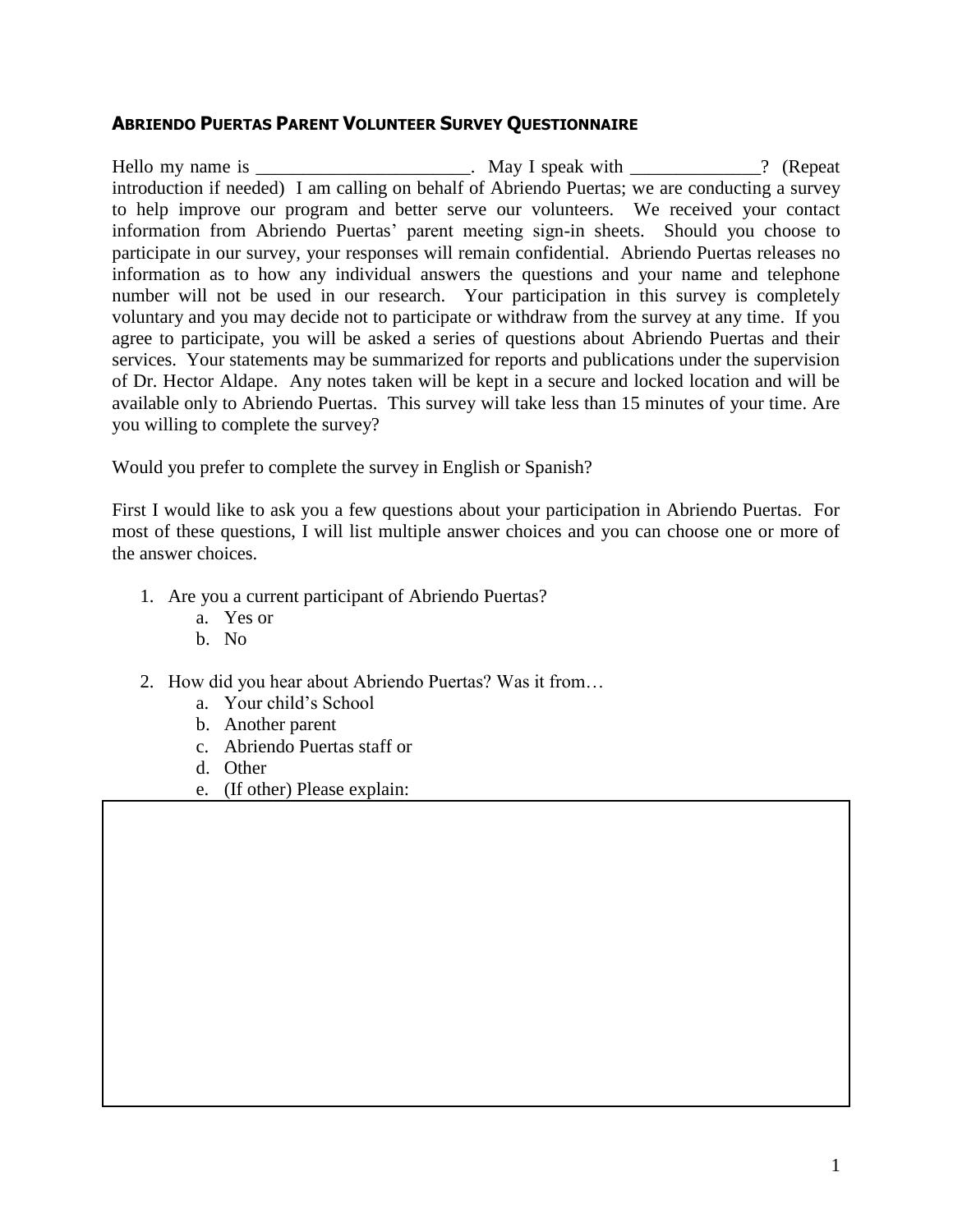- 3. What was the most important reason that made you decide to participate in Abriendo Puertas? Was it because you…
	- a. Wanted your child to graduate from high school
	- b. Wanted your child to go to college
	- c. Wanted to learn more about opportunities for your child
	- d. Wanted to help your community or
	- e. Other
	- f. (If other) Please explain:

### **To complete the survey for former participants, skip to question 22, on page 7; for current participants, continue on to question 4.**

- 4. Before you participated in Abriendo Puertas, did you talk to your child about college?
	- a. Yes or
	- b. No
- 5. Before you participated in Abriendo Puertas, did your child express interest in going to college?
	- a. Yes or
	- b. No
- 6. Have any of your children attended college?
	- a. Yes or
	- b. No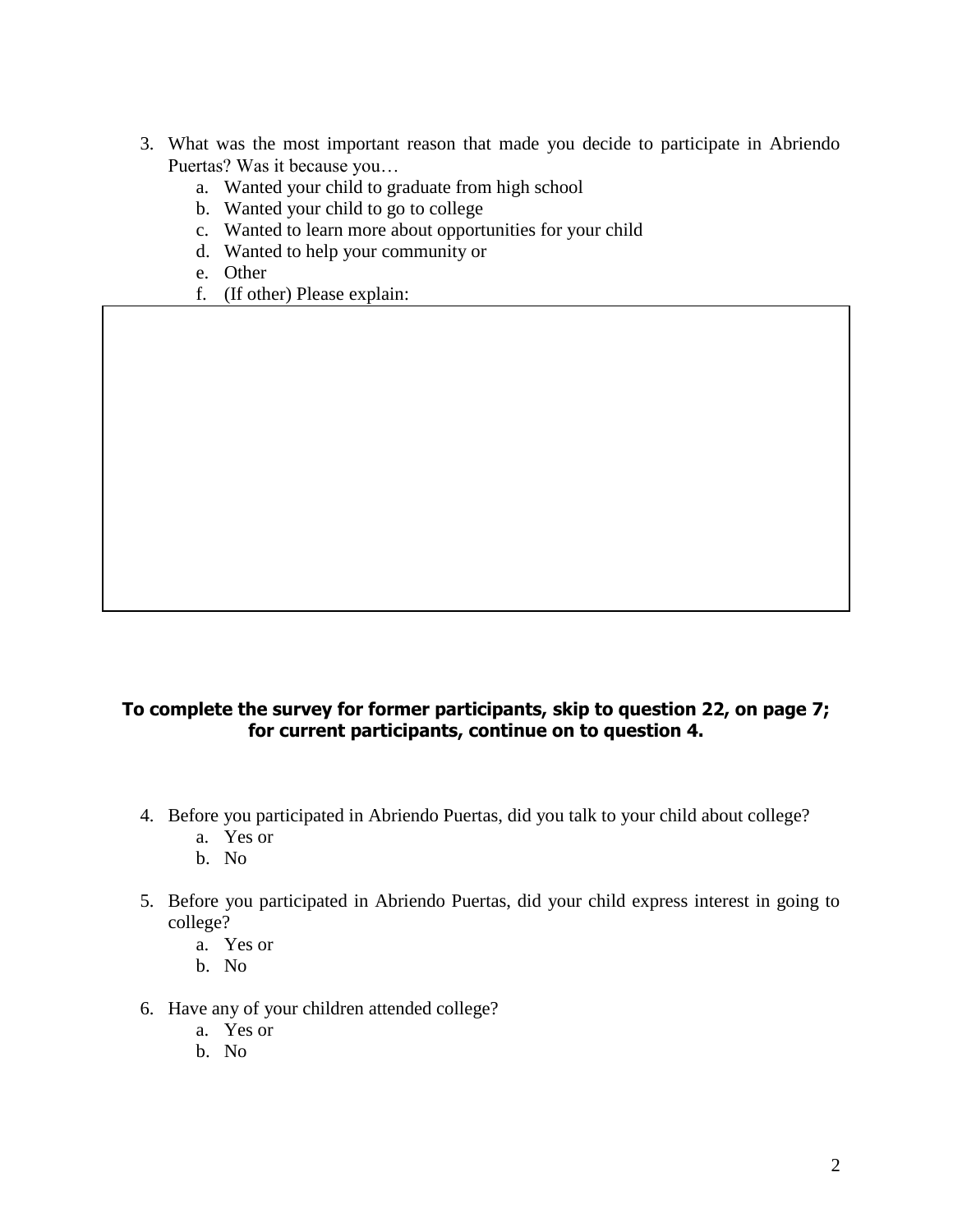- 7. Has participating in Abriendo Puertas helped you become more involved in your child's education?
	- a. Yes or
	- b. No
	- c. Please explain:

- 8. Have you completed the three core Abriendo Puertas classes?
	- a. Yes
	- b. No or
	- c. No, but you intend to complete all 3 classes
- 9. How many Abriendo Puertas classes have you attended, other than the 3 core classes?
- 10. Other than attending classes, how else have you participated in Abriendo Puertas? Please select all that apply. Have you…
	- a. Taught lessons or classes
	- b. Handed out literature
	- c. Talked to other parents about Abriendo Puertas
	- d. Brought friends to meetings
	- e. Other
	- f. (If other) Please explain: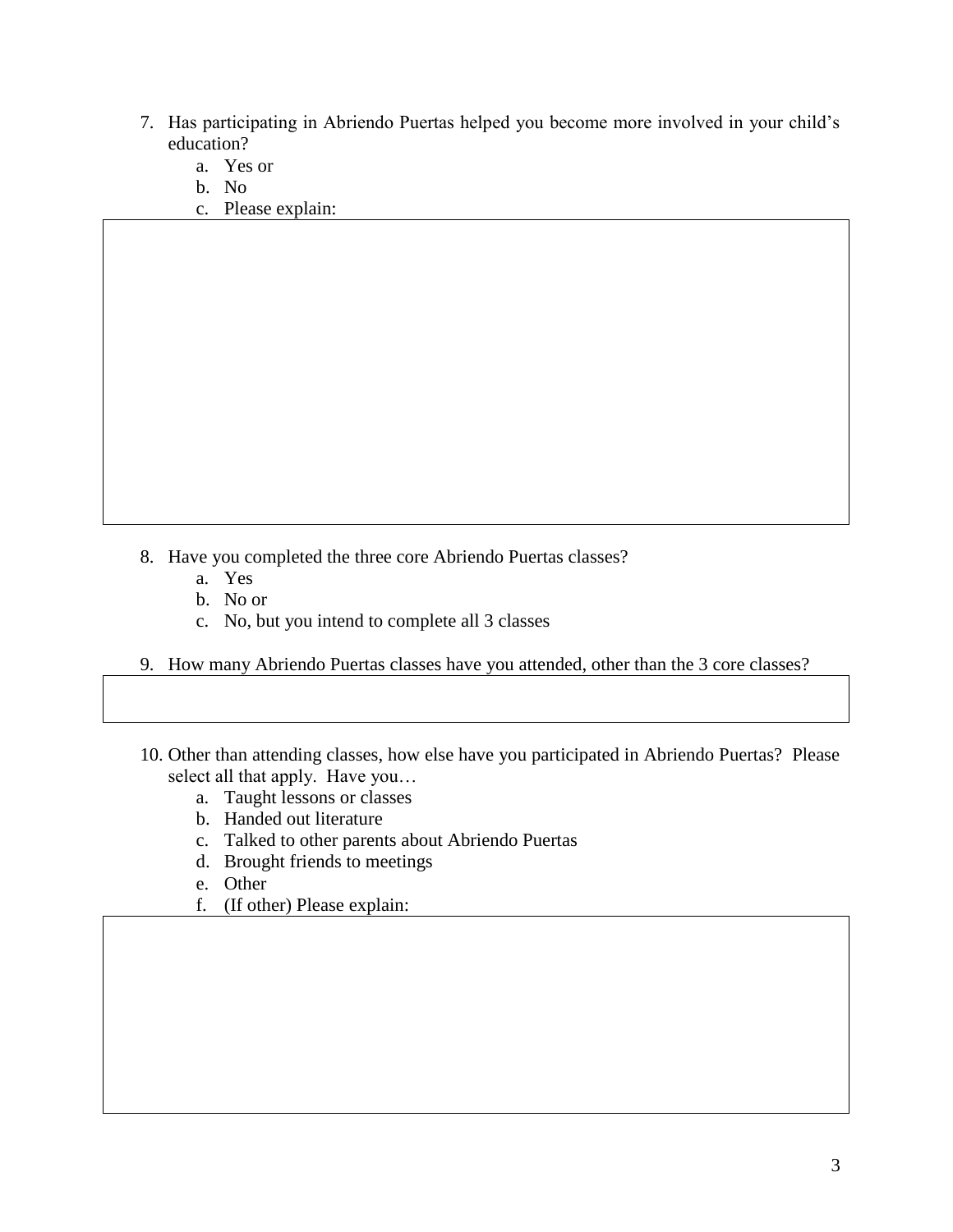- 11. Where do you go to participate in Abriendo Puertas? Please select all that apply. Was it at…
	- a. Your child's school
	- b. Your home
	- c. Someone else's home
	- d. Church
	- e. Community center
	- f. Other
	- g. (If other) Please explain:

12. Do you know whom to contact if you have questions about the program?

- a. Yes or
- b. No
- c. (If yes) Who do you contact?

13. Would you like any other support from Abriendo Puertas?

- a. Yes or
- b. No
- c. (If yes) Please explain: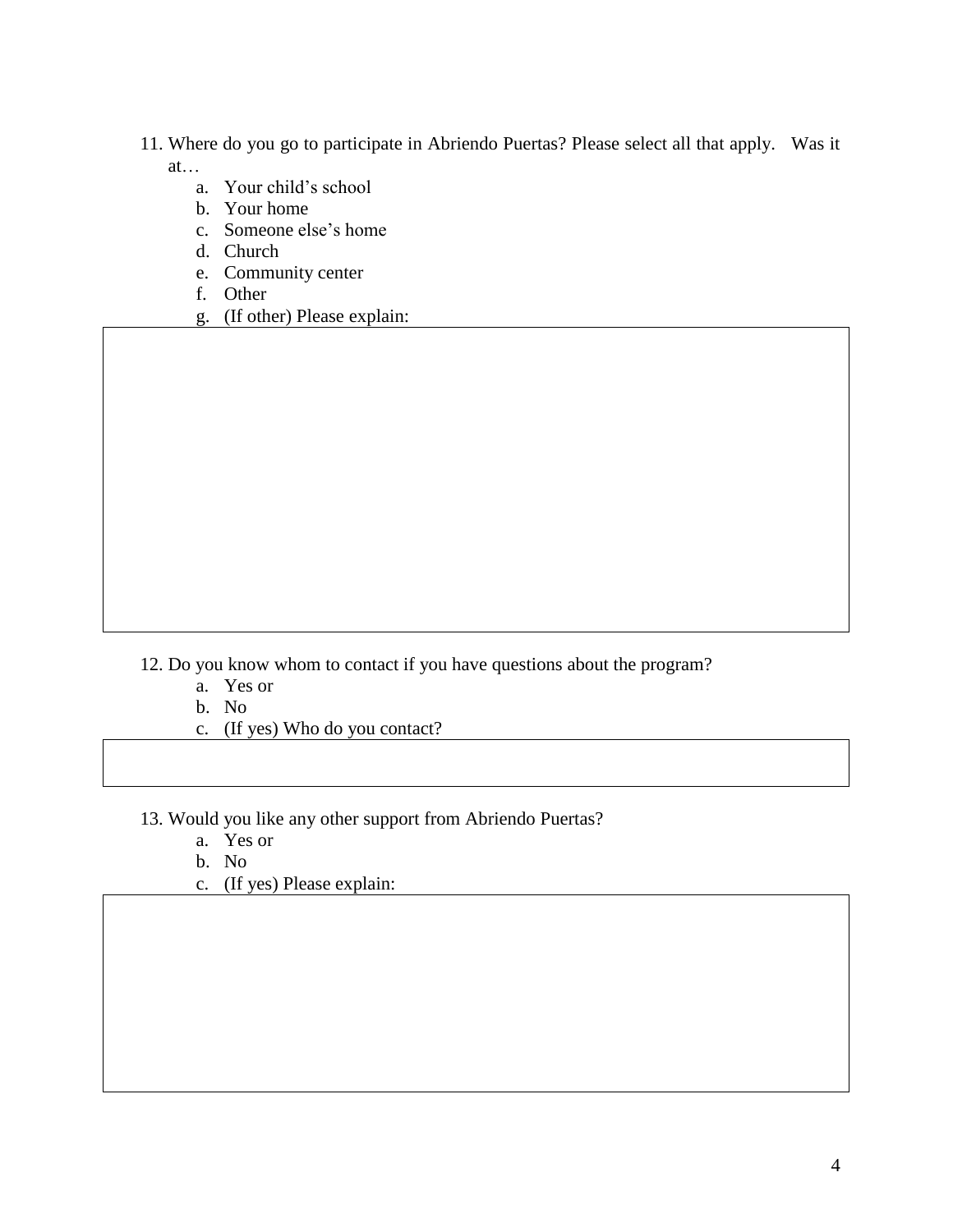14. Do you feel like you are making a difference by helping for Abriendo Puertas?

- a. Yes or
- b. No
- c. (If yes) How are you making a difference?

*Now I would like to ask you a few questions about what you learned in Abriendo Puertas classes.*

15. Before attending Abriendo Puertas classes did you know:

- a. Where colleges were located
- b. How to apply to colleges
- c. How to apply for financial aid
- d. How to register for the SAT/ACT

16. Is it easy to understand the material that is presented in Abriendo Puertas meetings?

- a. Yes or
- b. No
- 17. Is the information presented to you in Abriendo Puertas classes helpful?
	- a. Yes or
	- b. No
- 18. Is there any other information or services Abriendo Puertas could provide that would be helpful?
	- a. Yes or
	- b. No
	- c. (If yes) Please explain: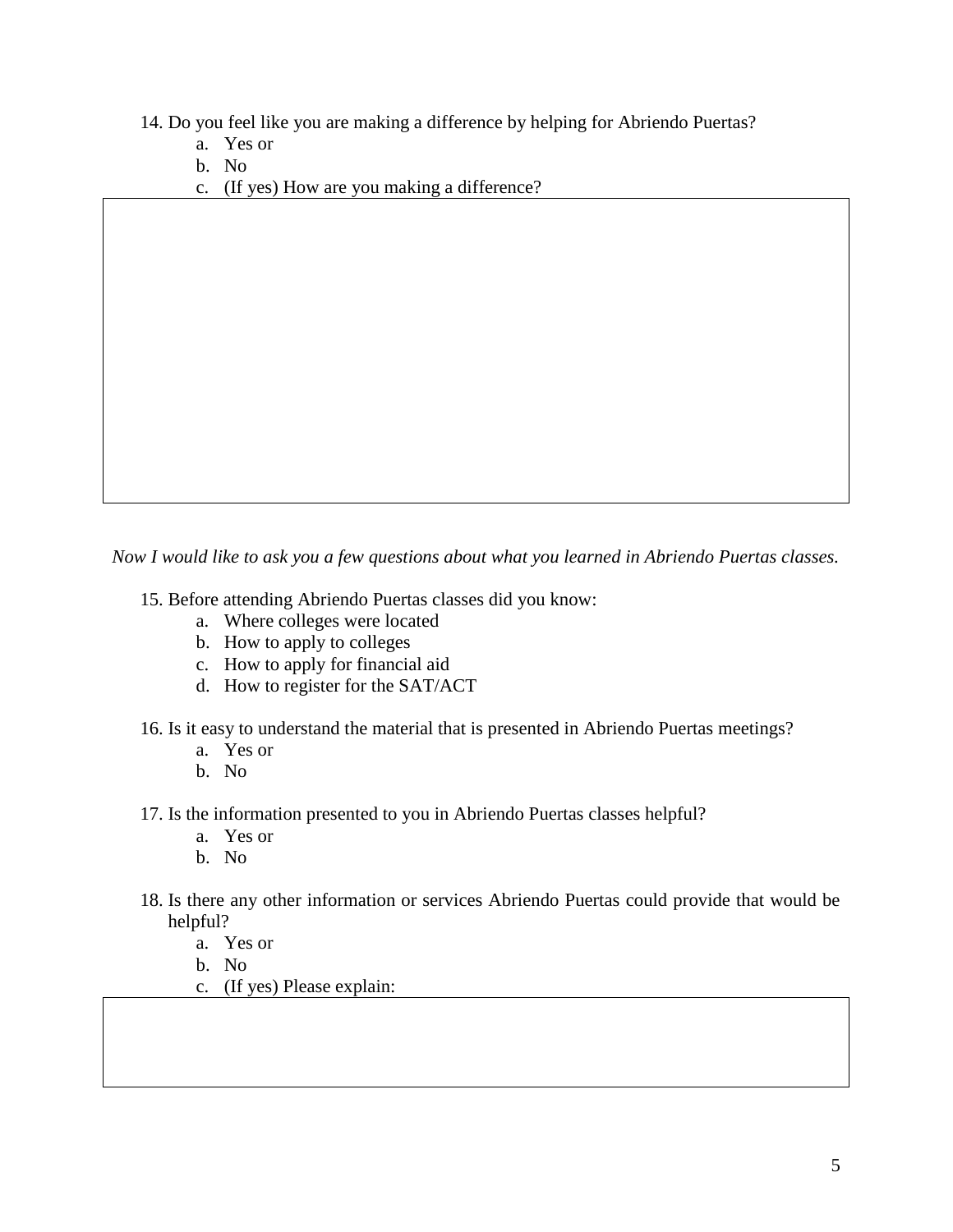*Now I would like to ask you a few questions about the accessibility of Abriendo Puertas classes.* 

19. Are class sites easy to get to?

- a. Yes or
- b. No
- c. (If no) Why not?

### 20. When does your class usually meet?

- 21. Is that time convenient for you?
	- a. Yes or
	- b. No
	- c. (If no) Why?

## **For current participants, skip to question 41 on page 11; Current participants should not answer questions 22-40.**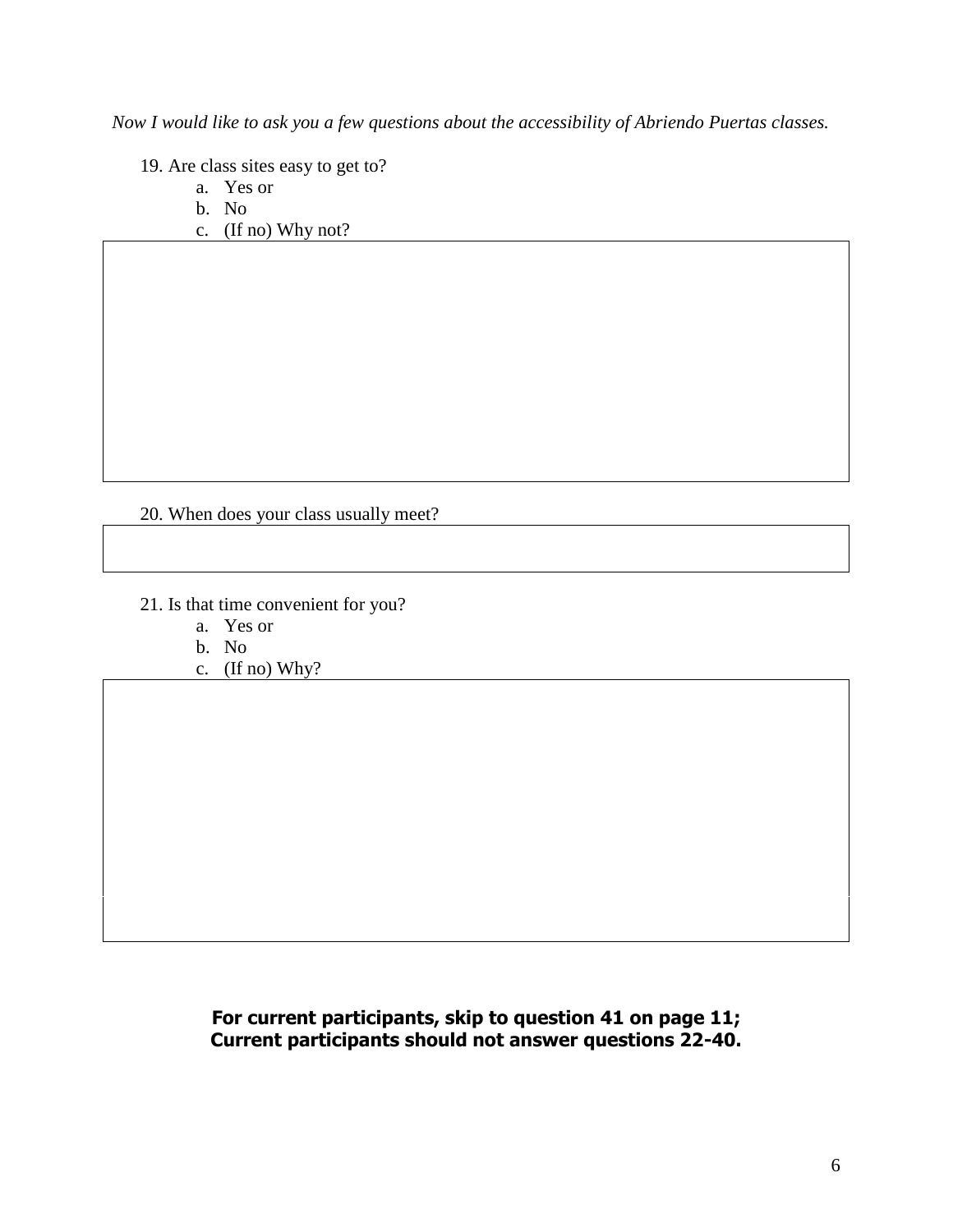- 22. What is the most important reason that you stopped participating in Abriendo Puertas? Please respond
	- a. Information was not helpful
	- b. Did not have time to participate
	- c. Child graduated from high school
	- d. Other
	- e. (If other) Please explain:

- 23. Before you participated in Abriendo Puertas, did you talk to your child about college?
	- a. Yes or
	- b. No
- 24. Before you participated in Abriendo Puertas, did your child express interest in going to college?
	- a. Yes or
	- b. No
- 25. Have any of your children attended college?
	- a. Yes or
	- b. No
- 26. Did participating in Abriendo Puertas help you become more involved in your child's education?
	- a. Yes or
	- b. No
	- c. Please explain: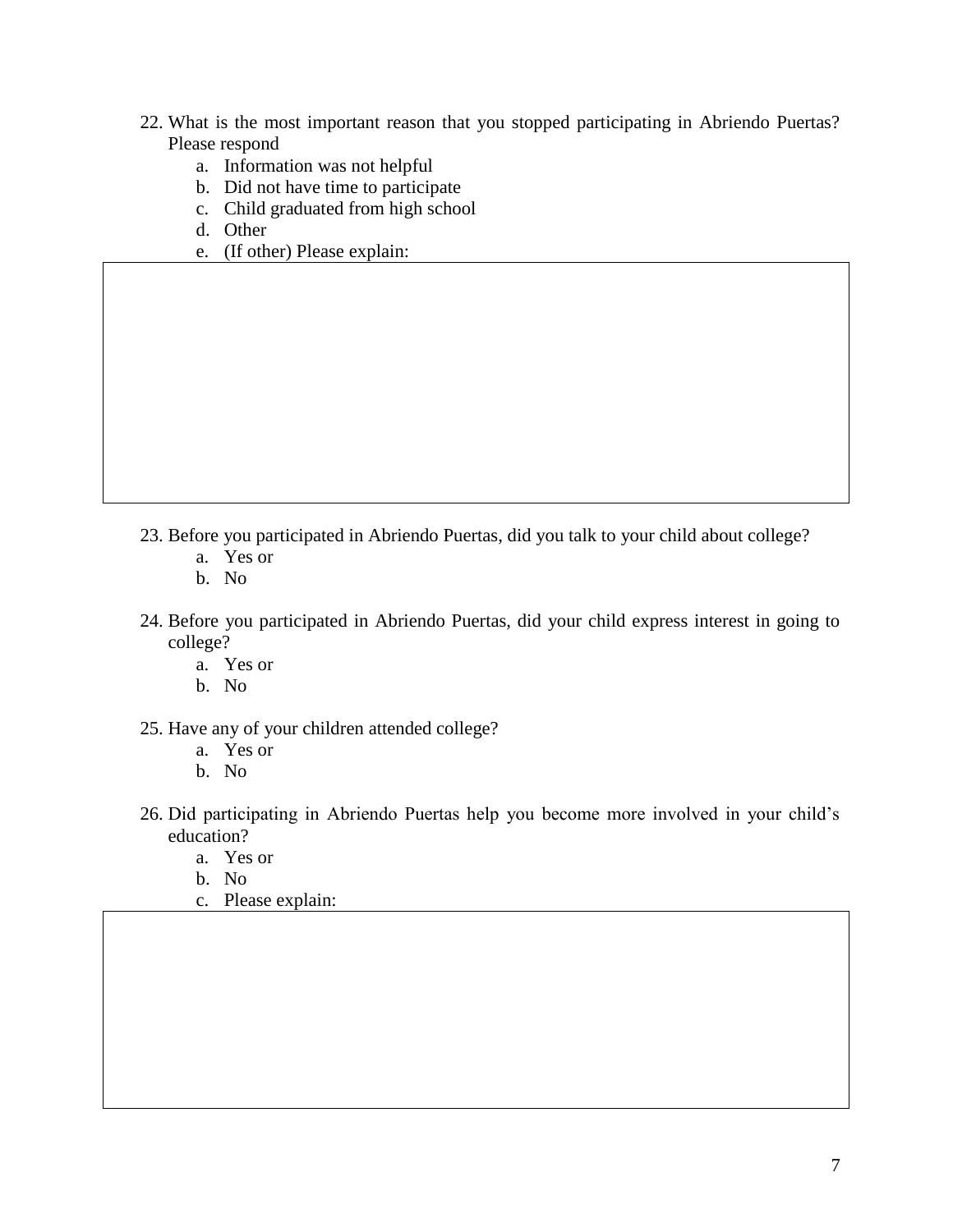27. Did you complete the three core Abriendo Puertas classes?

- a. Yes or
- b. No

28. How many Abriendo Puertas classes did you attend, other than the 3 core classes?

- 29. Other than attending classes, how else did you participate in Abriendo Puertas? Please select all that apply. Did you…
	- a. Teach lessons or classes
	- b. Hand out literature
	- c. Talk to other parents about Abriendo Puertas
	- d. Bring friends to meetings
	- e. Other
	- f. (If Other) Please explain:

- 30. Where did you go to participate in Abriendo Puertas? Please select all that apply. Was it to…
	- a. Your child's school
	- b. Your home
	- c. Someone else's home
	- d. Church
	- e. Community center
	- f. Other
	- g. (If other) Please explain: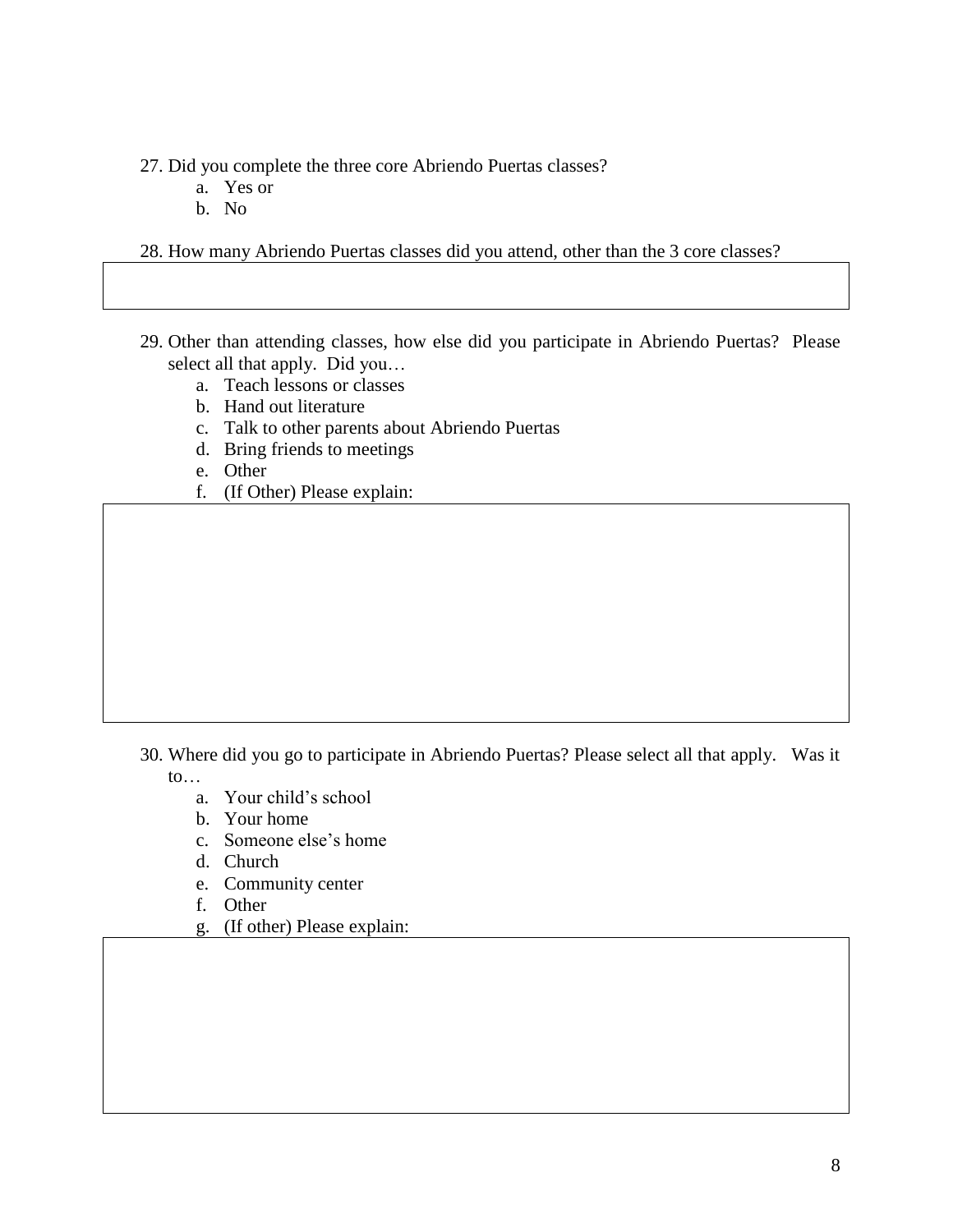- 31. Did you know whom to contact if you had questions about the program?
	- a. Yes or
	- b. No
	- c. (If yes) Who did you contact?
- 32. Did you need any other support from Abriendo Puertas?
	- a. Yes or
	- b. No
	- c. (If yes) Please explain:

- 33. Did you feel like you were making a difference by helping for Abriendo Puertas?
	- a. Yes or
	- b. No
	- c. (If yes) How did you make a difference?

*Now I would like to ask you a few questions about what you learned in Abriendo Puertas classes.*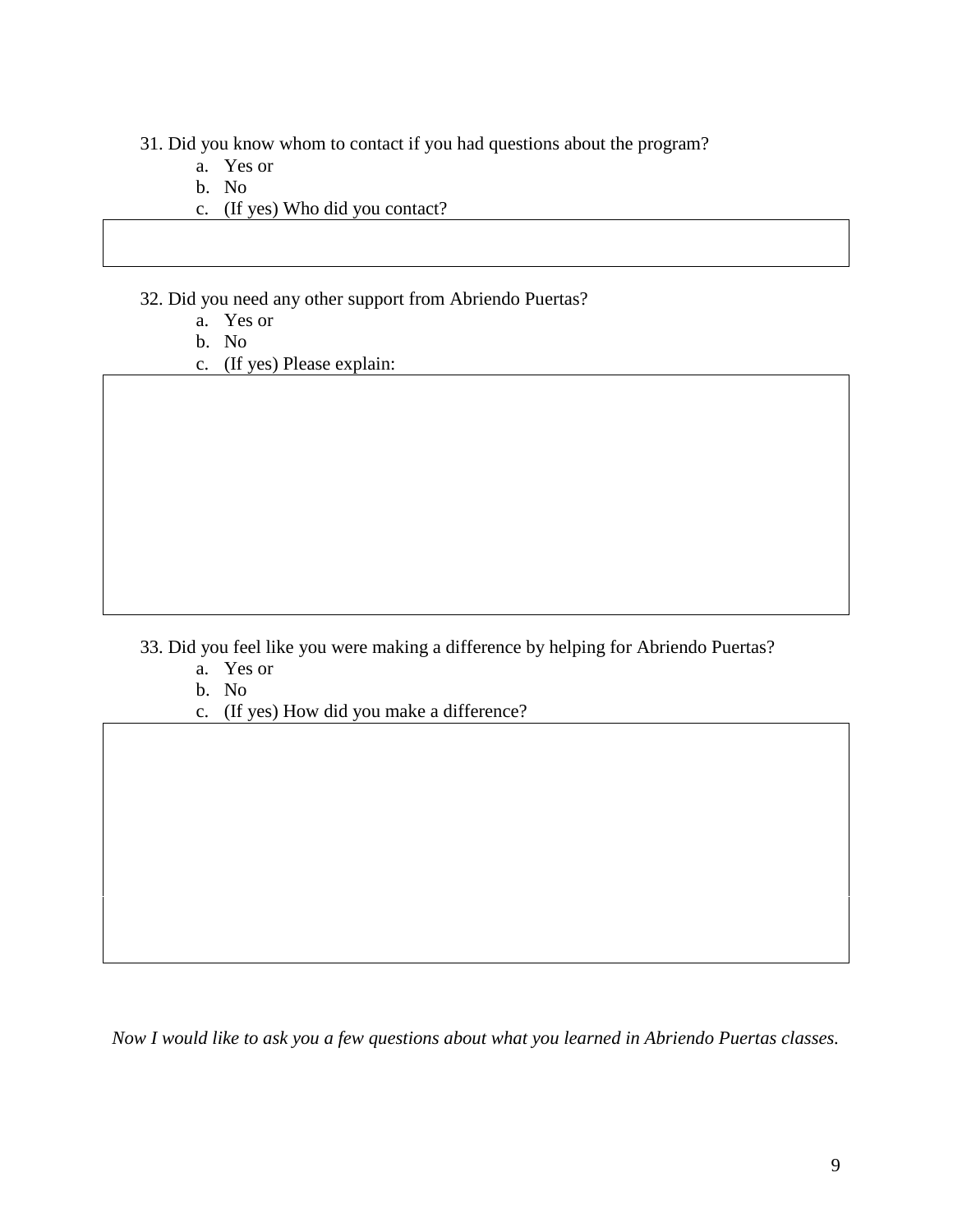- 34. Before attending Abriendo Puertas classes did you know:
	- a. Where colleges were located
	- b. How to apply to colleges
	- c. How to apply for financial aid
	- d. How to register for the SAT/ACT
- 35. Was it easy to understand the material that was presented in Abriendo Puertas meetings?
	- a. Yes or
	- b. No
- 36. Was the information presented to you in Abriendo Puertas classes helpful?
	- a. Yes or
	- b. No
- 37. Was there any other information or services Abriendo Puertas could have provided that would have been helpful?
	- a. Yes or
	- b. No
	- c. (If yes) Please explain:

*Now I would like to ask you a few questions about the accessibility of Abriendo Puertas classes.* 

- 38. Were class sites easy to get to?
	- a. Yes or
	- b. No
	- c. (If no) Why not?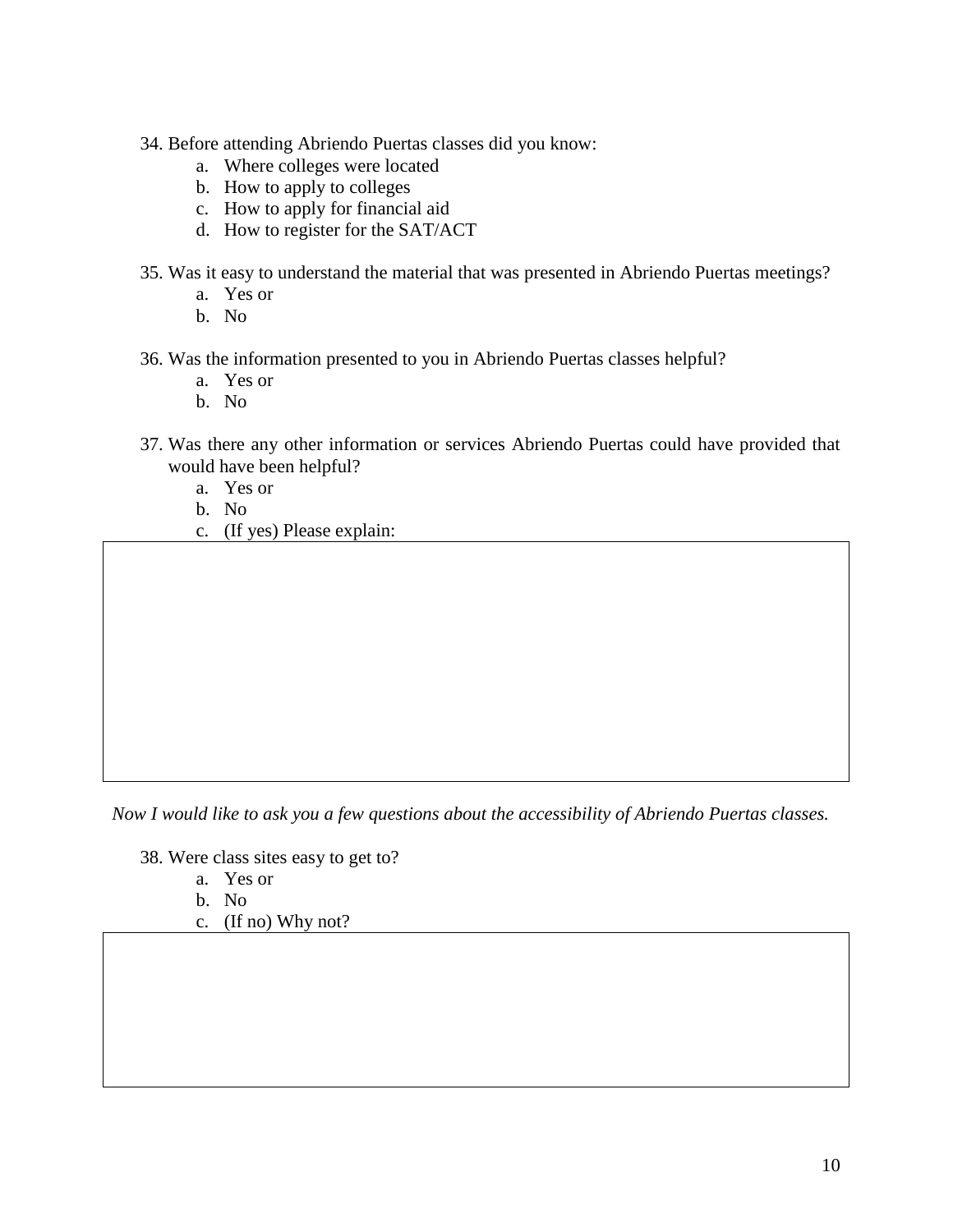- 39. When did your class usually meet?
- 40. Was that time convenient for you?
	- a. Yes or
	- b. No
	- c. (If no) Why?

## **Both current and former participants answer questions 41-45.**

*Now I would like to ask you a few questions about yourself. This information will help Abriendo Puertas better understand their volunteers.* 

41. What is your age?

42. What is the highest level of education you have completed?

- a. Less than high school
- b. High school diploma/GED
- c. Some college
- d. Associate degree
- e. Bachelors' degree
- f. Higher than a bachelors' degree

43. How many children do you have?

44. Which schools do your children attend?